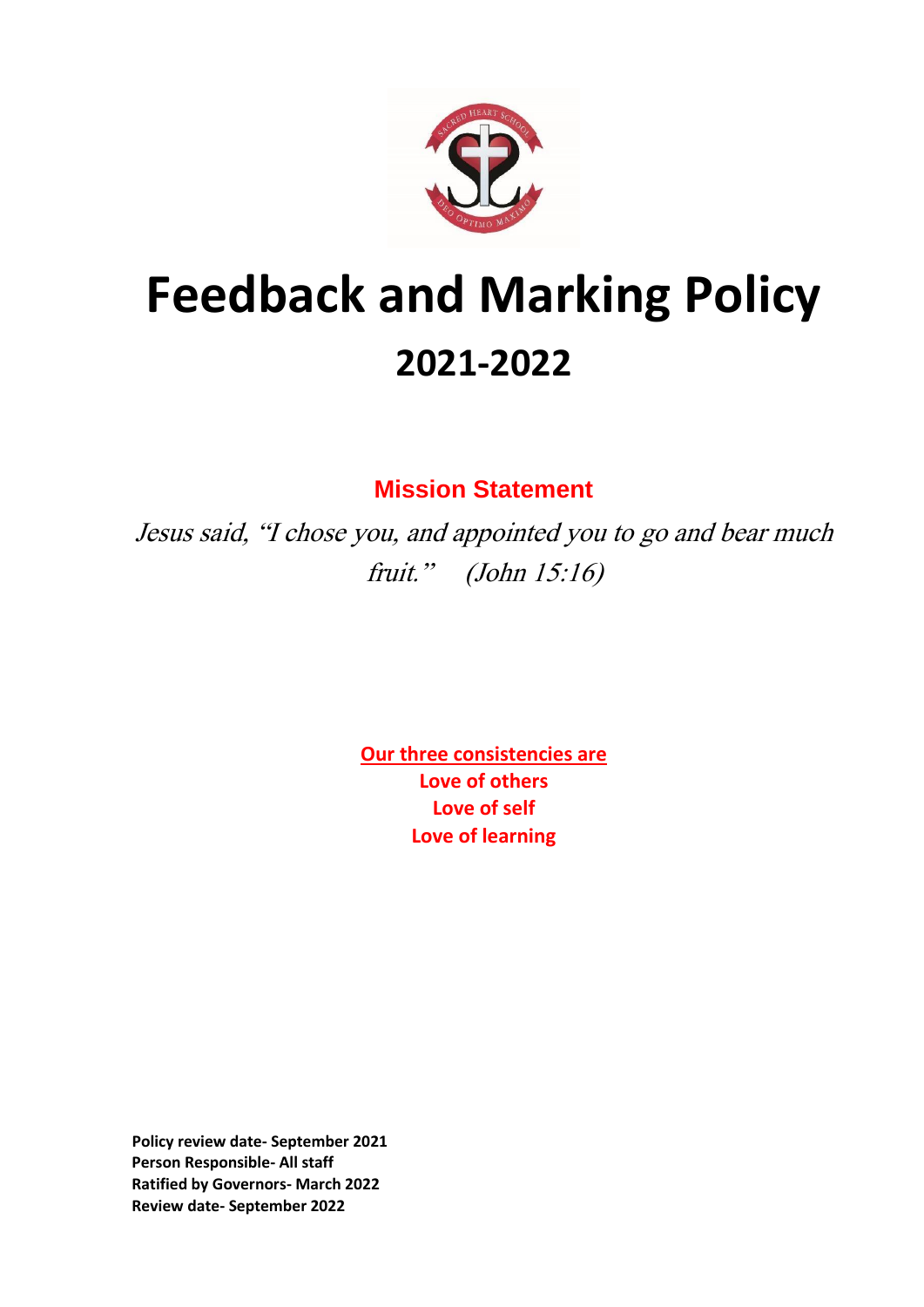# **Feedback and marking in practice**

It is vital that teachers evaluate the work that children undertake in lessons, and use information obtained from this to allow them to adjust their teaching. Feedback occurs at one of three common stages in the learning process:

- 1. Immediate feedback at the point of teaching
- 2. Summary feedback at the end of a lesson/task
- 3. Review feedback away from the point of teaching (including written comments)

The stages are deliberately numbered in order of priority, noting that feedback closest to the point of teaching and learning is likely to be most effective in driving further improvement and learning, especially for younger pupils. As a school, we place considerable emphasis on the provision of immediate feedback. Where feedback is based on review of work completed, the focus will often be on providing feedback for the teacher to further adapt teaching.

At Sacred Heart, these practices can be seen in the following practices:

| <b>Type</b>      | What it looks like                                                                                                                                                                                                                                                                                                                                                                                                                        | <b>Evidence (for observers)</b>                                                                                                                                                                                         |
|------------------|-------------------------------------------------------------------------------------------------------------------------------------------------------------------------------------------------------------------------------------------------------------------------------------------------------------------------------------------------------------------------------------------------------------------------------------------|-------------------------------------------------------------------------------------------------------------------------------------------------------------------------------------------------------------------------|
| <b>Immediate</b> | Includes teacher gathering feedback from teaching,<br>including mini-whiteboards, book work, etc.<br>Takes place in lessons with individuals or small<br>groups<br>Often given verbally to pupils for immediate action<br>May involve use of a teaching assistant to provide<br>support or further challenge<br>May re-direct the focus of teaching or the task<br>May include highlighting/annotations according to<br>the marking code. | Lesson observations/learning<br>walks<br>Some evidence of annotations or<br>use of marking code/highlighting                                                                                                            |
| <b>Summary</b>   | Takes place at the end of a lesson or activity<br>Often involves whole groups or classes<br>Provides an opportunity for evaluation of learning in<br>the lesson<br>May take form of self- or peer- assessment against<br>an agreed set of criteria<br>In some cases, may guide a teacher's further use of<br>review feedback, focusing on areas of need                                                                                   | Lesson observations/learning<br>walks<br>Timetabled pre- and post-<br>teaching based on assessment<br>Some evidence of self- and peer-<br>assessment<br>May be reflected in selected<br>focus review feedback (marking) |
| <b>Review</b>    | Takes place away from the point of teaching<br>May involve written comments/annotations for<br>pupils to read / respond to<br>Provides teachers with opportunities for assessment<br>$\bullet$<br>of understanding                                                                                                                                                                                                                        | Acknowledgement of work<br>completed (initials and<br>highlighted LI)<br>Whole class analysis notes                                                                                                                     |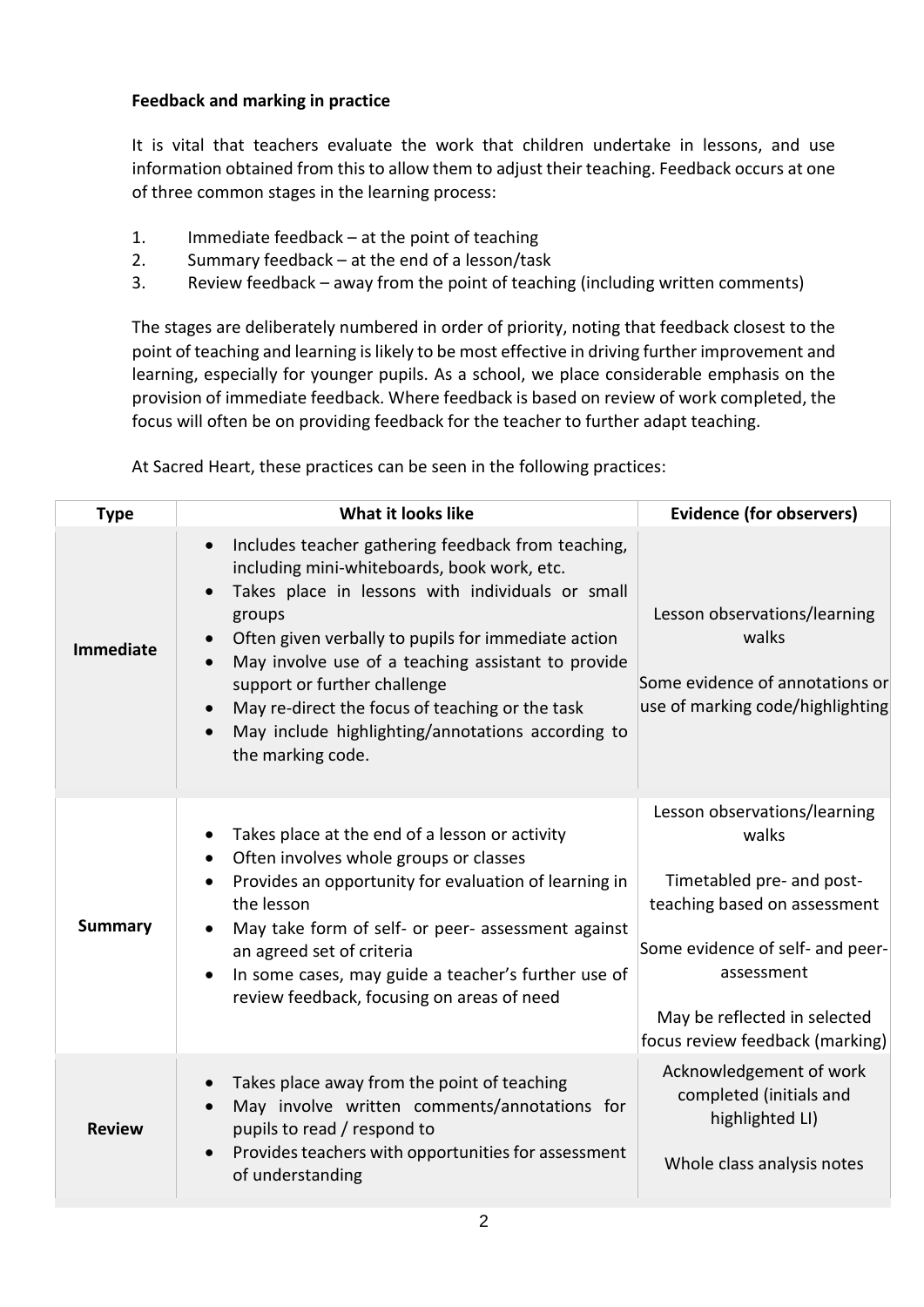| • Leads to adaptation of future lessons through<br>planning, grouping or adaptation of tasks<br>May lead to targets being set for pupils' future<br>attention, or immediate action | Lesson observation $-$ of impact<br>of input using whole class<br>analysis |
|------------------------------------------------------------------------------------------------------------------------------------------------------------------------------------|----------------------------------------------------------------------------|
| May lead to specific catch up group work being<br>planned.<br>May lead to children requiring a targeted planned                                                                    | Written comments and<br>appropriate responses/action                       |
| intervention.                                                                                                                                                                      | Adaptations to teaching<br>sequences tasks when compared<br>to planning    |
|                                                                                                                                                                                    | Use of annotations to indicate<br>future groupings                         |

*Please note: SLT may ask for books at any point in the year to monitor marking and feedback.*

# **Marking Codes at Sacred Heart**

Where written marking or annotations are appropriate, the intention is that minimum teacher time should lead to maximum outcomes. One way in which we achieve this is through the use of our marking code, which combines use of highlighters and symbols codes. The core of this code is set out below, although some additional age-appropriate elements may be included in some phases of the school.

Teacher marks in green pen.

# **Maths**

- Green highlighter will be used to show the objective has been met or a dash to say partly met. The objective will be left blank if not met at all.
- Mark each correct answer with a tick.
- Mark each incorrect answer with a dot.
- Green comments will be written to extend or deepen understanding of the learning objective.
- Red pen should be used by the children to respond to feedback and complete peer assessment.

# **English**

- Green highlighter will be used to show the objective has been met or a dash to say partly met. The objective will be left blank if not met at all.
- For longer pieces of writing, a green highlighter will be used to show examples of good work that illustrate the learning objective has been met.
- A green comment will be written to show an area for improvement, if appropriate.
- A green comment may be used to give the pupil an opportunity to edit their writing
- The number of dots will indicate the number of errors on that line of the children's work. Children will be expected to correct their work. At this point the dot will be converted to a tick.
- Red pen should be used by the children to respond to feedback and complete peer assessment

# **All curriculum areas**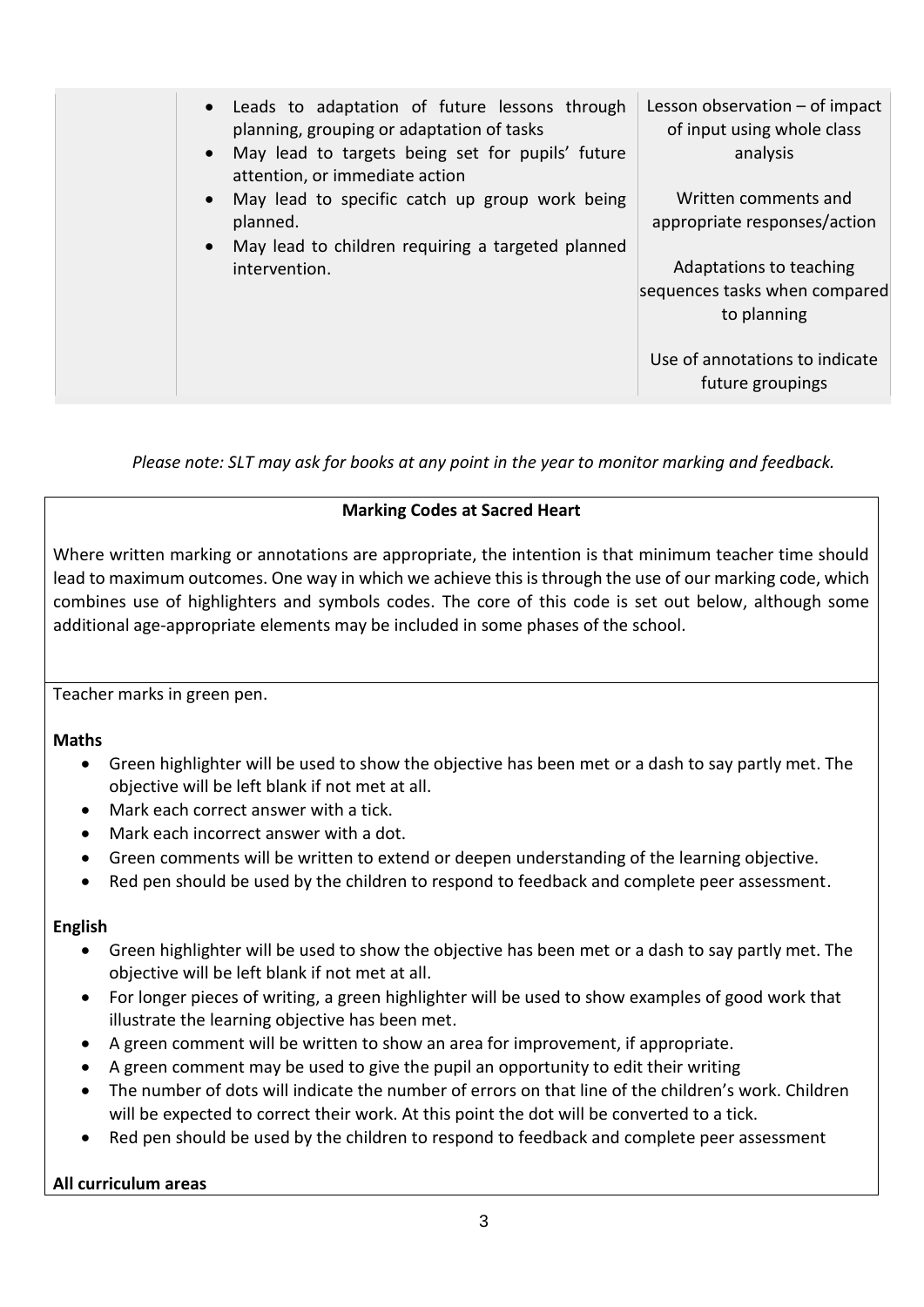- Green highlighter will be used to show the objective has been met or a dash to say partly met. The objective will be left blank if not met at all.
- Dots will be placed in the margin of the book to bring an error on that line to the child's attention. This will then be converted to a tick once the error has been addressed.
- Green pen followed by one area for improvement, as appropriate
- Red pen should be used by the children to respond to feedback and complete peer assessment

# **Children**

- Built into this week, all children will have the opportunity for responding to feedback as soon as possible
- Occasionally, verbal feedback may be the most appropriate form of feedback for some children.
- Staff should use the verbal feedback symbol on the piece of work to indicate that this has taken place and annotate if appropriate.

# **EYFS and Key Stage 1**

In Foundation Stage and Key Stage 1, review marking will only lead to written comments for those pupils who are able to read and respond independently. In some cases, the marking code may be used where this is understood by pupils (see end of policy for marking code and symbols). Where pupils are unable to read/understand such comments, these are shared verbally with children at the next appropriate opportunity. NB. It is expected that most children will be able to read direct comments by the end of Year 1.

#### **Whole School**

Success Criteria or steps to success are to be used in Maths and English when appropriate.

# **Symbols to be used on work by adults and pupils**

TA - Work has been completed and discussed with a teaching assistant

- VF Verbal feedback given
- PA Peer Assessed
- S- Supported work
- I Independent work

# **Symbols to be used on work by adults and pupils in EYFS**

CL- capital letter

. F.S. – Finger space

C- maths correction

#### **Marking throughout the curriculum**

- All marking should follow the cursive handwriting and model high standards of presentation
- Adults should take care to use vocabulary and expressions that the child will understand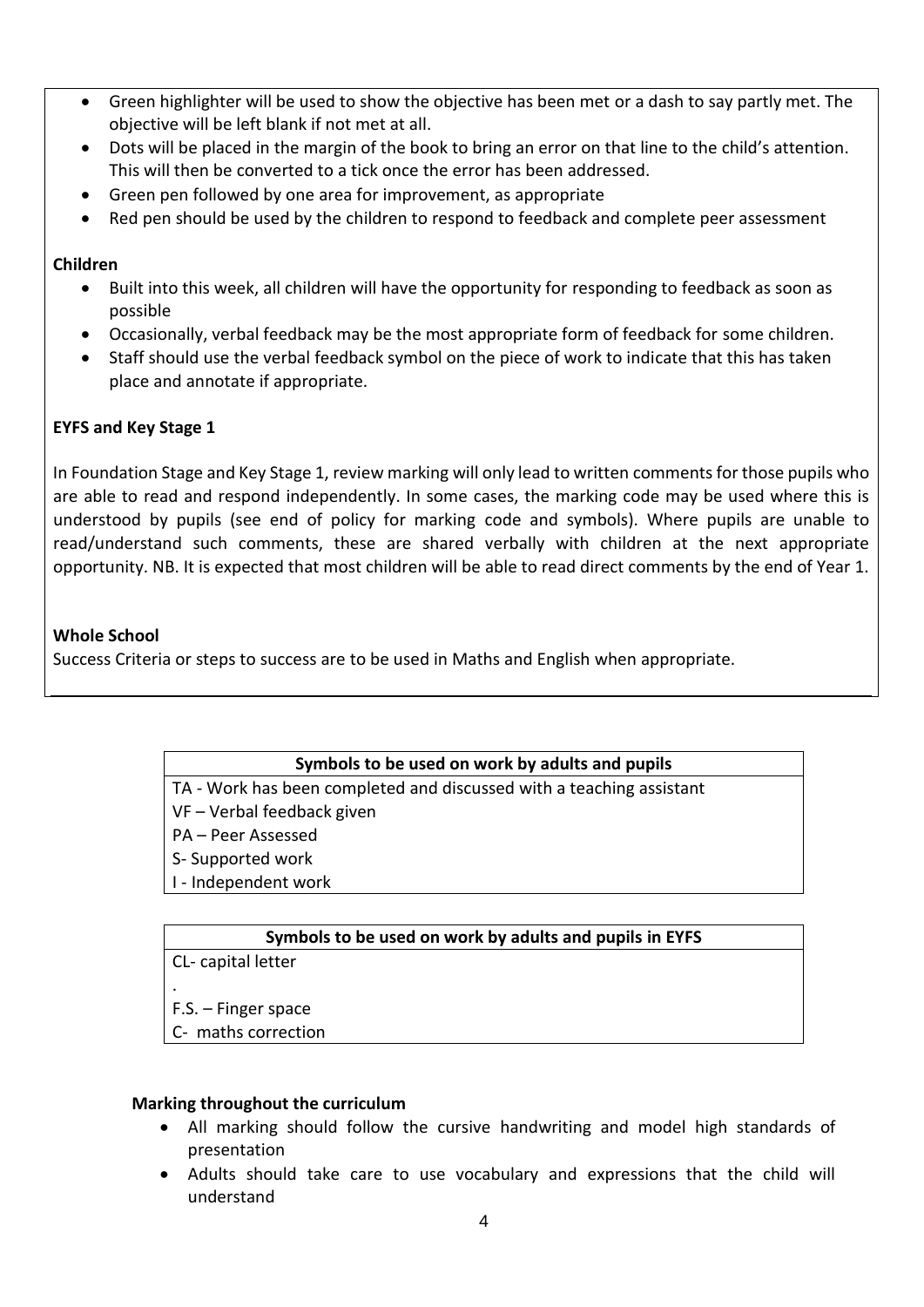- Comments will be grammatically accurate
- **All** written and mathematical work to be marked; by teacher, TA, pupils or peers.
- A mixture of verbal and written comments will be used when marking and their use will be dependent on the child's age and attainment
- Negative comments are seldom. However, a distinct lack of effort or carelessness will be highlighted. Our children are taught that high expectations will not be compromised
- Green pens only will be used to mark children's work
- Red pen should be used by the children to respond to feedback and complete peer assessment
- House points and any other class rewards are used to praise good work and effort. Exceptional work may be shown to the Head teacher for additional praise

# **Child-led assessment, feedback and editing**

Children should carry out assessment, editing and feedback in a number of ways such as; in response to teacher comments or marking, as a result of self-assessing and reviewing work against targets or a success criteria or through peer marking.

Dialogue between children about learning is an important skill that we seek to develop throughout school. Therefore, it can be helpful for children to assess the work of others in the class and give peer feedback. Feedback may be verbal or written and if written the comments should be **initialled by the child-reviewer**. Children should be trained in how to give effective feedback that is **KIND, SPECIFIC** and **HELPFUL** and relates to the success criteria or targets.

For example:

*'I like this part, but have you thought of…' 'What made you use this word/phrase/ connective/simile/metaphor and not another one?' 'The best part is when you…' 'I think that next time you ought to think about…'* 

*'I think you've achieved these two success criteria, but I'm not sure about the third. What do you think?'*

Editing is encouraged in most sessions as the children progress through school.

# **Subject specific vocabulary**

When marking work in a subject such as science teachers will concentrate on correction of scientific vocabulary specifically, as well as correcting more general spelling errors. Where children attempt to use new terminology this should be noted and applauded. We seek to introduce technical and complex language from an early age to support the development of a language for learning. Teachers are aware that different subjects may necessitate different forms of marking and assessment.

# **Editing Stations**

Within each classroom there will be an editing station for children access support with their editing. Editing stations will contain age appropriate resources such as: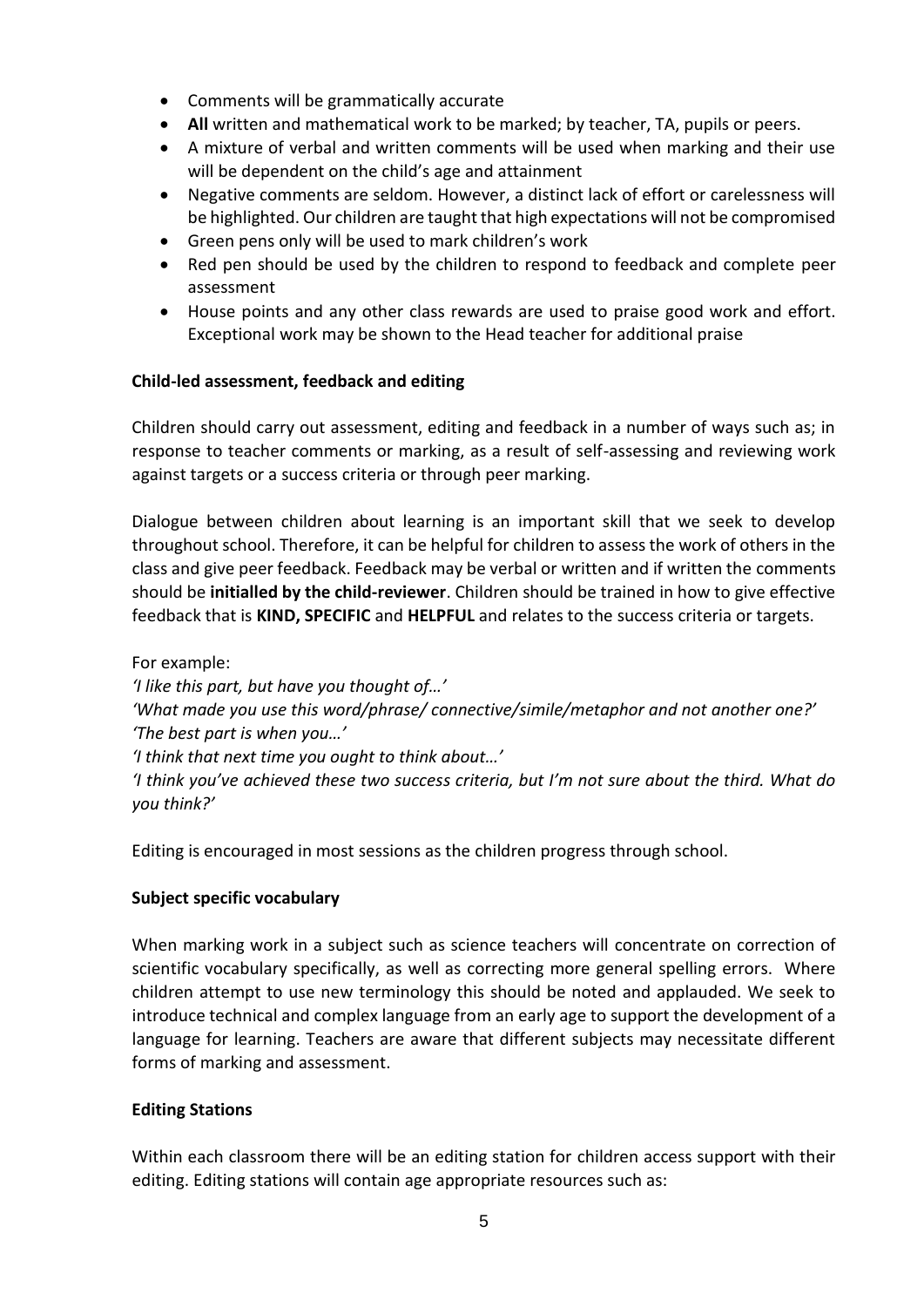- Word pack
- Dictionary
- Thesaurus
- Editing flaps
- Red pens for editing
- Age appropriate editing prompt cards.

#### **Final Teacher Assessment of Independent Writing**

After the pupils have had the opportunity to complete their writing the teacher will assess the pupils work against age related expectations using the BWCAT proforma .This proforma will be stuck in books to follow the writing before progressing onto the next writing lesson. This will inform planning, targets and next steps for pupils. Moderation of independent writing will be carried out at school and Trust level.

#### **Feedback in Maths**

Teachers adapt each lesson so that misconceptions can be immediately addressed during the current lesson or in the next session.

When marking written work, the onus is on the learner to check their work and try to identify their own errors. Children need to be taught how to do this purposely; otherwise they think it just means scanning quickly through their work, reading but not really thinking. Checking involves thinking deeply about the work you have just learnt.

As an alternative to providing the answers, teachers may sometimes model ways of checking and then expect children to do the same, in effect 'proof reading' maths. For example, children might repeat a calculation in a different coloured pen and check they've got the same answer. Teachers should model how children can use the inverse operation to go and check they get back to where they started.

Children can use alternative ways to solve a calculation as a means of checking their answers. In KS2, teachers should have the answers to problems available, and after doing 4 or 5 calculations, children should check their answers themselves. That way, if they have misunderstood something, they can alert the teacher immediately.

Another strategy is to get children to compare answers in a group and where answers do not agree, challenge each other and try and find where the other person has gone wrong. Work may be provided at several levels of difficulty, enabling children to build confidence before moving on to more challenging work.

Where children have made mistakes, and are finding it hard to identify where they have gone wrong, a prompt sheet might be used e.g.

# **Find my mistake (column addition)**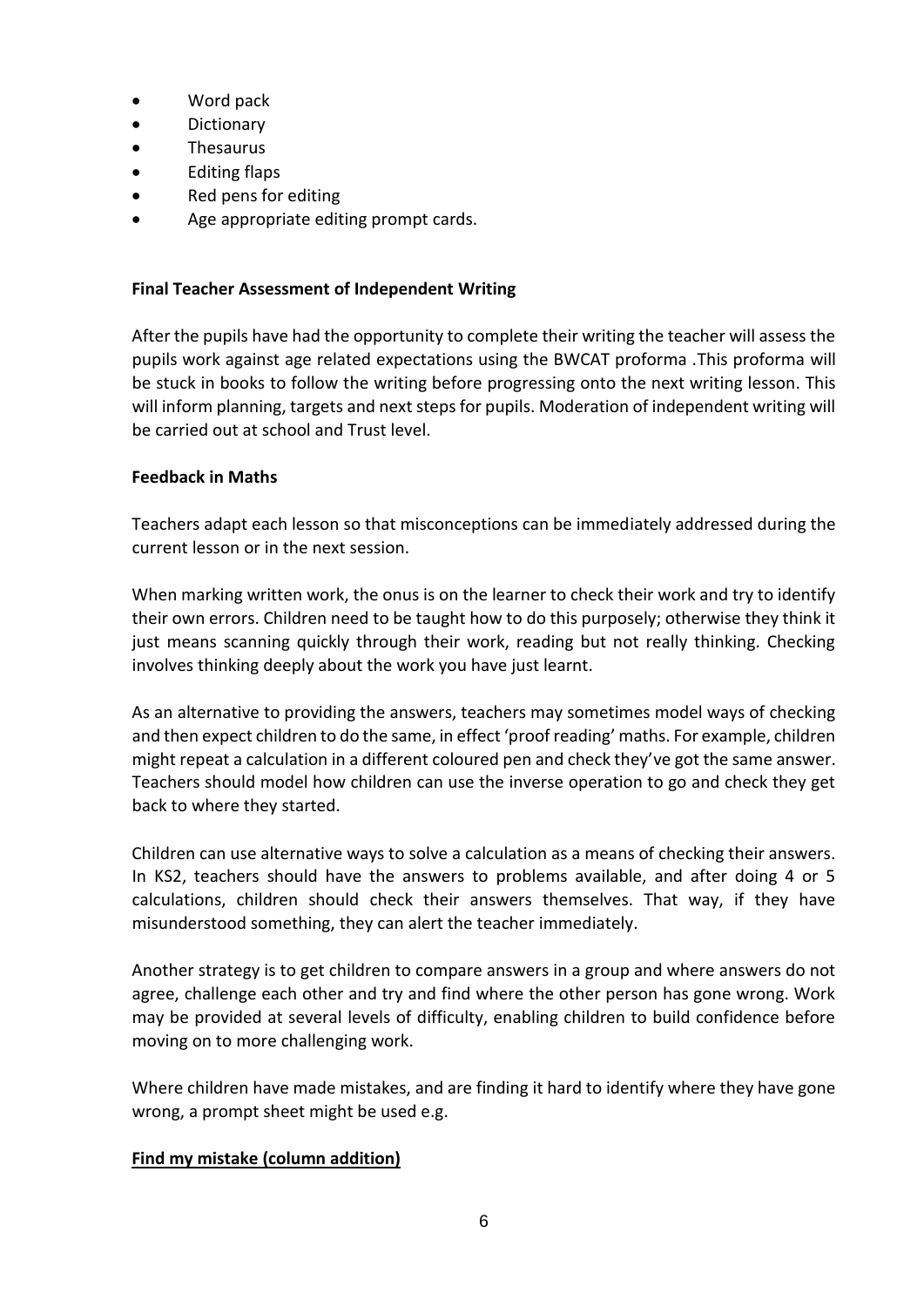- Did I put each numeral in the right place value column? Check each one
- Did I forget to regroup?
- Did I forget to add the regrouped ten (or hundred)?
- Did I make a silly error with my adding?
- If you can't find your mistake, ask your partner to go through this checklist with you and see if they can help 7
- If you are still stuck, is their another child who looks like they are confident with this you could ask?
- If none of this works, ask an adult for help

It is important that the children move towards internalising what they are doing (over the course of several lessons) so that they no longer need a written checklist because they have their own mental checklist stored in their long term memory, which they are able to retrieve at will. Giving children work to 'mark' from fictitious other children, which includes all the common misconceptions, is a good way of helping them develop this.

# **Marking – written comments in book**

We are still expected to mark everything. Marking can be an unhelpful burden for teachers, when the time it takes is not repaid in positive impact on pupils' progress. This is frequently because it is serving a different purpose such as demonstrating teacher performance or to satisfy the requirements of other, mainly adult, audiences.

Marking can act as a proxy for 'good' teaching as it is something concrete and tangible which lends itself as 'evidence'. In some cases, the perception exists that the amount of marking a teacher does equals their level of professionalism and effectiveness. These are false assumptions. No strong evidence suggests that simple acknowledgement marking (sometimes known as 'tick and flick') contributes to progress. Likewise, it does not appear to be beneficial to provide generic praise or praise that is not perceived as being genuine.

Marking can breed over-reliance on the teacher (learned helplessness). If teachers correct mistakes they remove the opportunity for the children to think about their work. We are aiming for an independent learner.

The children are given time to proof-read their work using checklists appropriate to the age of the child. Children may also be given group or individual targets when judged appropriate by the teacher. In the case of groups of pupils having a common need, it may be appropriate for teachers to adjust planning or grouping rather than providing a written comment.

Where a child has achieved the intended outcome and is well-prepared for the next stage in learning, this need not be annotated. However, 'No more marking' approaches should not be interpreted as 'no more looking at children's work on a daily basis'. Teachers need to know their children inside out – partly due to the attention they pay to reading their work.

Written comments can be used where meaningful guidance can be offered which it has not been possible to provide during the classroom session. Michael Tidd argues that, "the most powerful and valuable feedback occurs in the first few moments of looking at a piece of work.